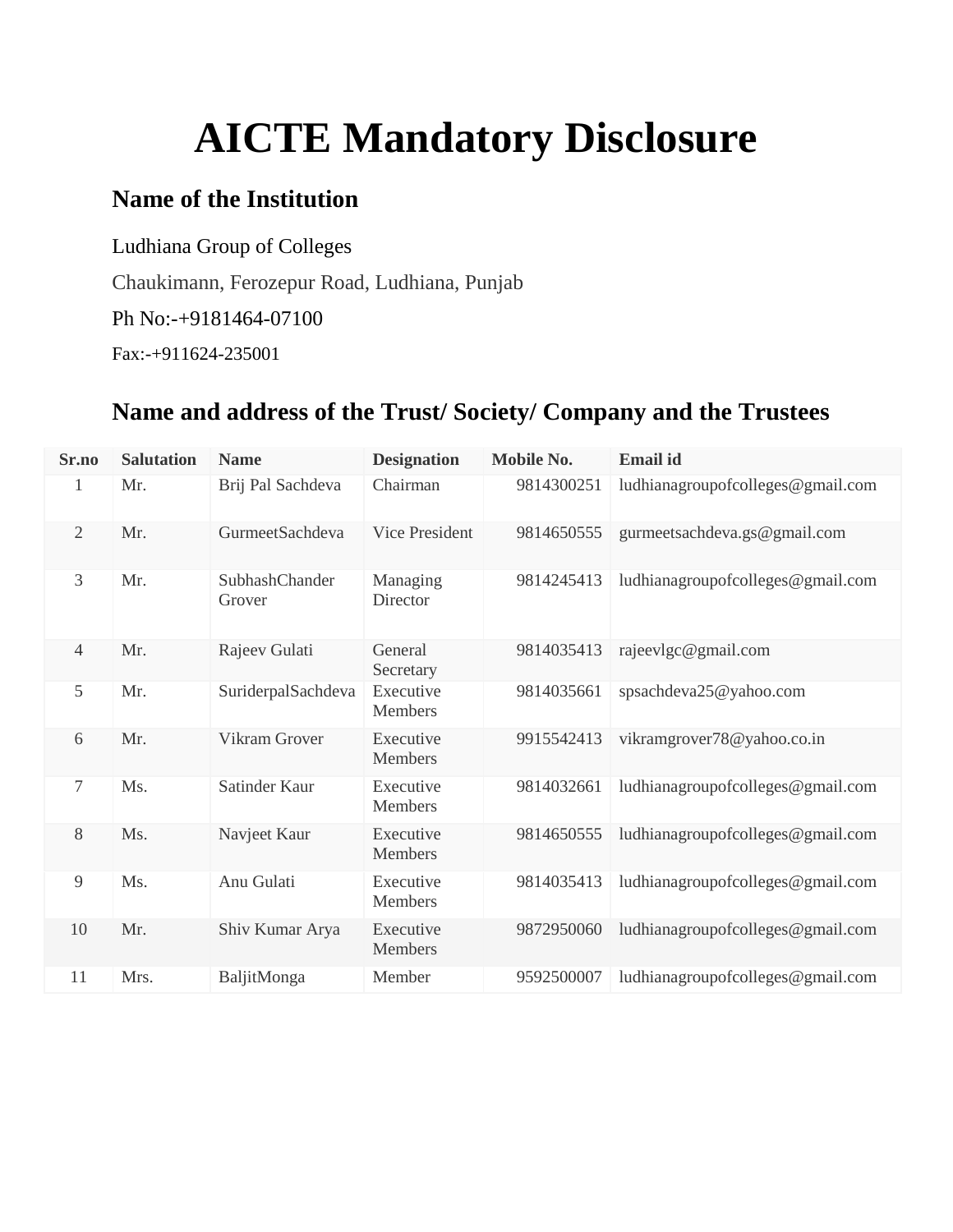# **Name & Address of the Principal**

Dr.Rakesh Kumar Principal Ph No:-88723-25555 Email:-ludhianagroupofcolleges@gmail.com

### **Name of the Affiliation University**

I. K. Gujral Punjab Technical University Jalandhar-Kapurthala Highway, Near Pushpa Gujral Science City Kapurthala, Punjab 144603 Ph No. 0182 266 2549

#### **Governance (Members of the Board)**

| Name Of the Member      | <b>Detail</b>                                 |
|-------------------------|-----------------------------------------------|
| Mr.Brij Pal Sachdeva    | Chairman                                      |
| Mr.Rajiv Gulati         | <b>General Secretry</b>                       |
| Mr.GurmeetSachdeva      | <b>Executive Member</b>                       |
| Mr.Surinder Pal Sacdeva | <b>Executive Member</b>                       |
| Mr. Vikram Grover       | <b>Executive member</b>                       |
| Dr.R.KSoni              | Regional Officer (Ex official member)         |
| Dr.Balkar Singh         | <b>PTU Director(College Development Cell)</b> |
| Dr. Nishi Bala          | Principal(Mgt.)                               |
| Dr.Rakesh Kumar         | Principal (Engg.)                             |
| Ms.Nishu Grover         | <b>Assistant Professor (MBA)</b>              |
| Mr.Jagsir Singh         | Asstt.Prof.(App.Sc.)                          |

## **Frequency of the Board meetings**

• Twice in a year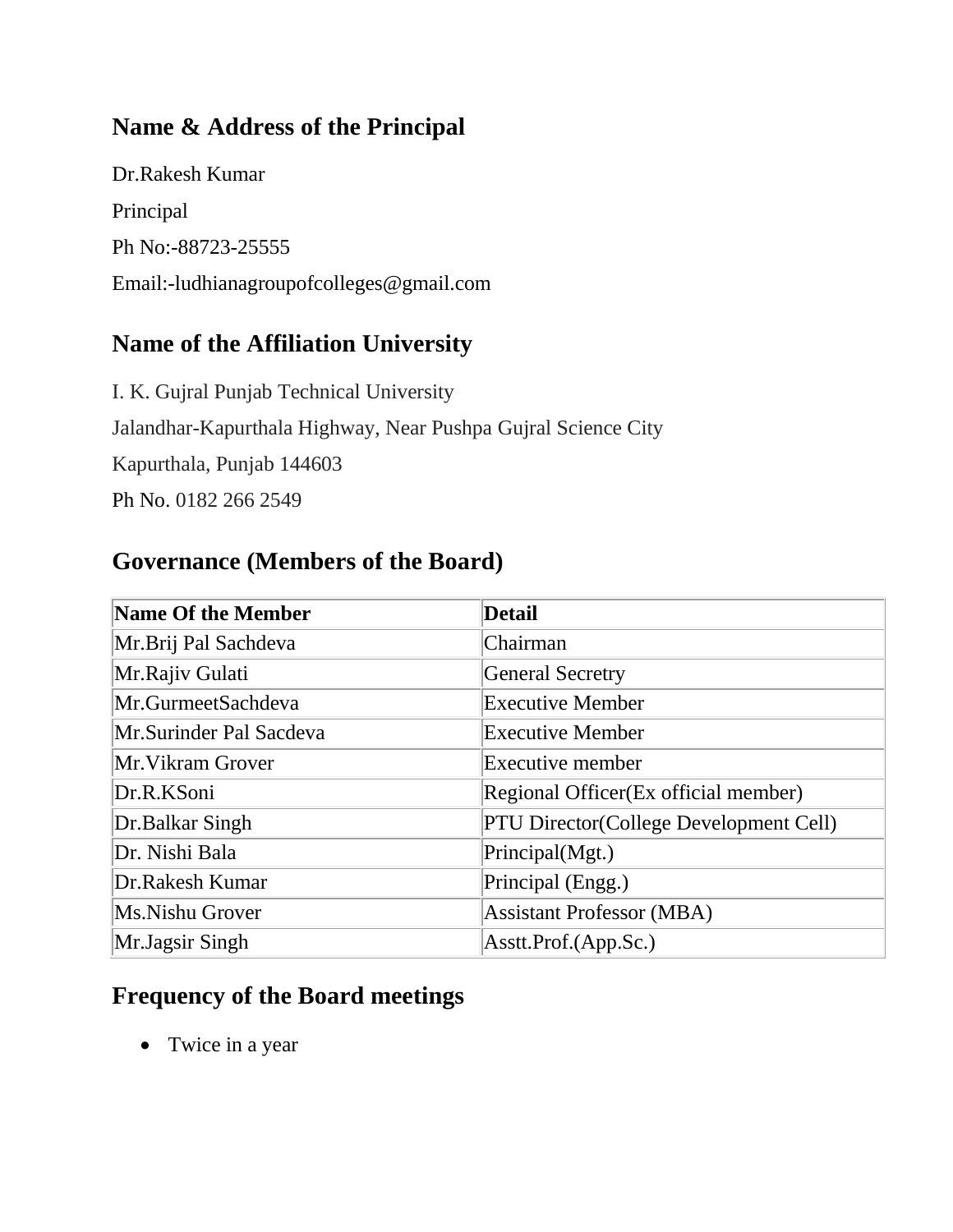## **Mission**

Guided by our vision and values, LGC seeks to empower the students by building human capital through higher education. It aims to provide increased opportunities and developing initiatives in partnership with our community, particularly with local people. Our mission is to enhance the learning experience responsive to their needs, to support their aspirations and create an environment conducive to high quality education and research by providing world class infrastructure and facilities.

#### **Vission**

To become a centre of academic excellence in this region for teaching, research, entrepreneurship and corporate leadership by establishing standards of performance for others.

## **Student Counseling**

The current procedure of student counseling involves immense faculty involvement. Twenty students are allotted to each teacher and the teacher is in continuous contact with those students. A monthly formal meeting is also organized with the students and the counselor whereby every problem is discussed and sorted. The counselor tries to resolves the issues by him/herself but can also raise the issue to the counseling head in case of difficuly.Student counseling ensures satisfaction of the students pertaining to various academic and non-academic activities. The students are also encouraged and motivated to perform various activities and explore their talent.

#### **Suggestion Box**

A suggestion box, which is permanently placed in the library and administrative office area of the institute, is an open way of communication by the students with the higher officials, Students can communicate their routine problems, feedback and queries without mentioning their names. The suggestion box being scrutinized by the head of the institute on monthly basis. Committee headed by the Principal and all HODs of the institution are taking care for successful completion of student counseling process and implementation of student suggestion.

## **Grievance redressal mechanism for faculty, staff and students**

Committee headed by the principal and all HODs of the institution are taking care for successful implementation of the students feedback.The same committee is authorized for the implementation of grievance redressal system at the institution level.The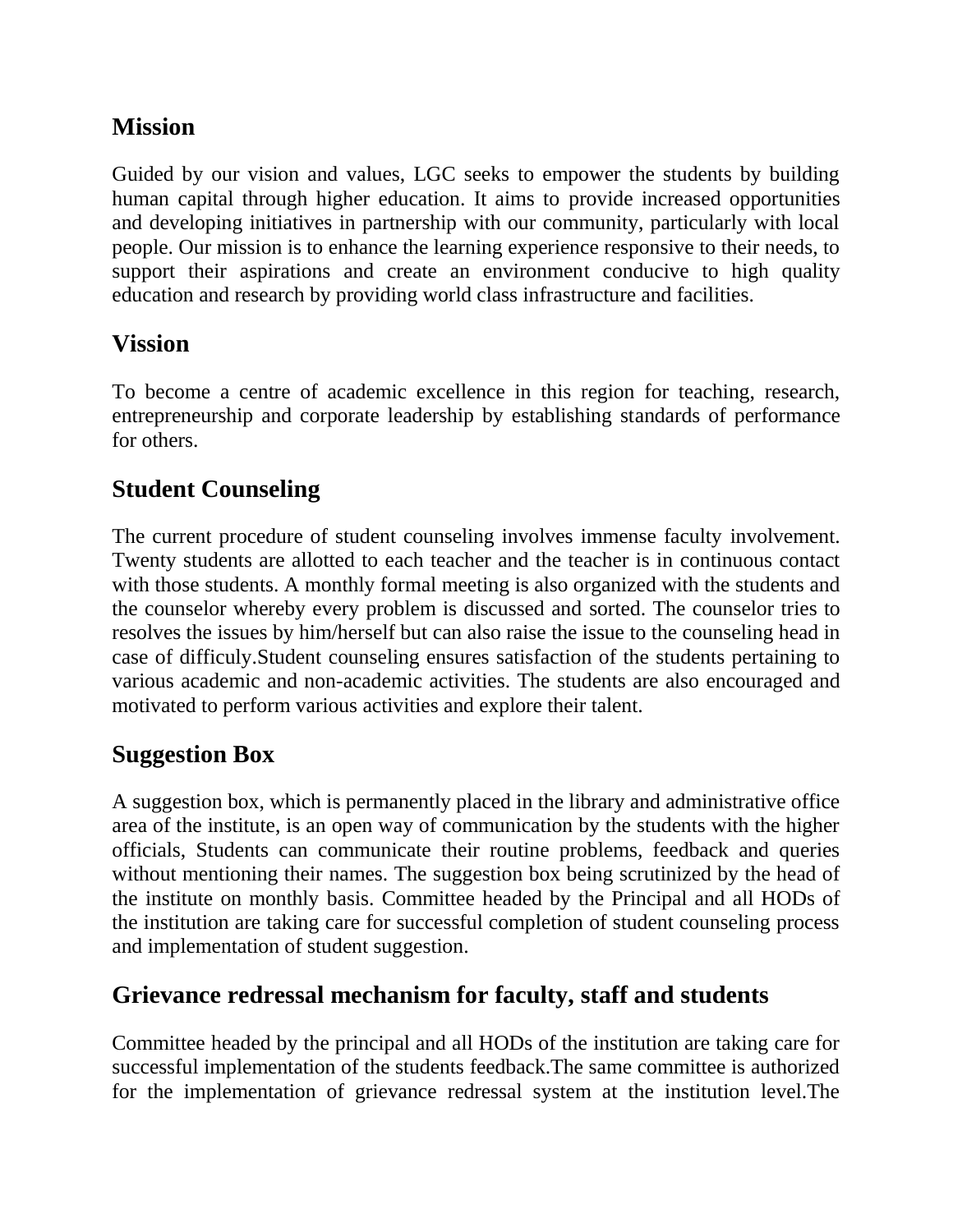student counseling system is being implemented.The committee ensures regarding organization of regular department level and entire staff level meetings to solve the problems and grievance on a common ground.

## **Name of the Programmes approved by AICTE**

B.Tech,MBA,MCA

#### **Name of the Programmes accredited by the AICTE**

|   | <b>NBA Accreditation Status</b>               |                   |  |  |  |
|---|-----------------------------------------------|-------------------|--|--|--|
| 1 | Name/List of Programmes/Courses<br>Accredited |                   |  |  |  |
| 2 | Applied for Accreditation                     |                   |  |  |  |
|   | A. Applied but Visit not happened             |                   |  |  |  |
|   | B. Visit happened but result awaited          |                   |  |  |  |
| 3 | List of programmes/courses Not Applied        | B. Tech, MBA, MCA |  |  |  |

| <b>NAAC Accreditation Status</b>     |                                  |  |  |
|--------------------------------------|----------------------------------|--|--|
| Accredited                           | Accreditation grade may be shown |  |  |
| 2 Applied for Accreditation          |                                  |  |  |
| A. Applied but Visit not happened    |                                  |  |  |
| B. Visit happened but result awaited |                                  |  |  |
| 3 Not Applied                        | B. Tech, MBA, MCA                |  |  |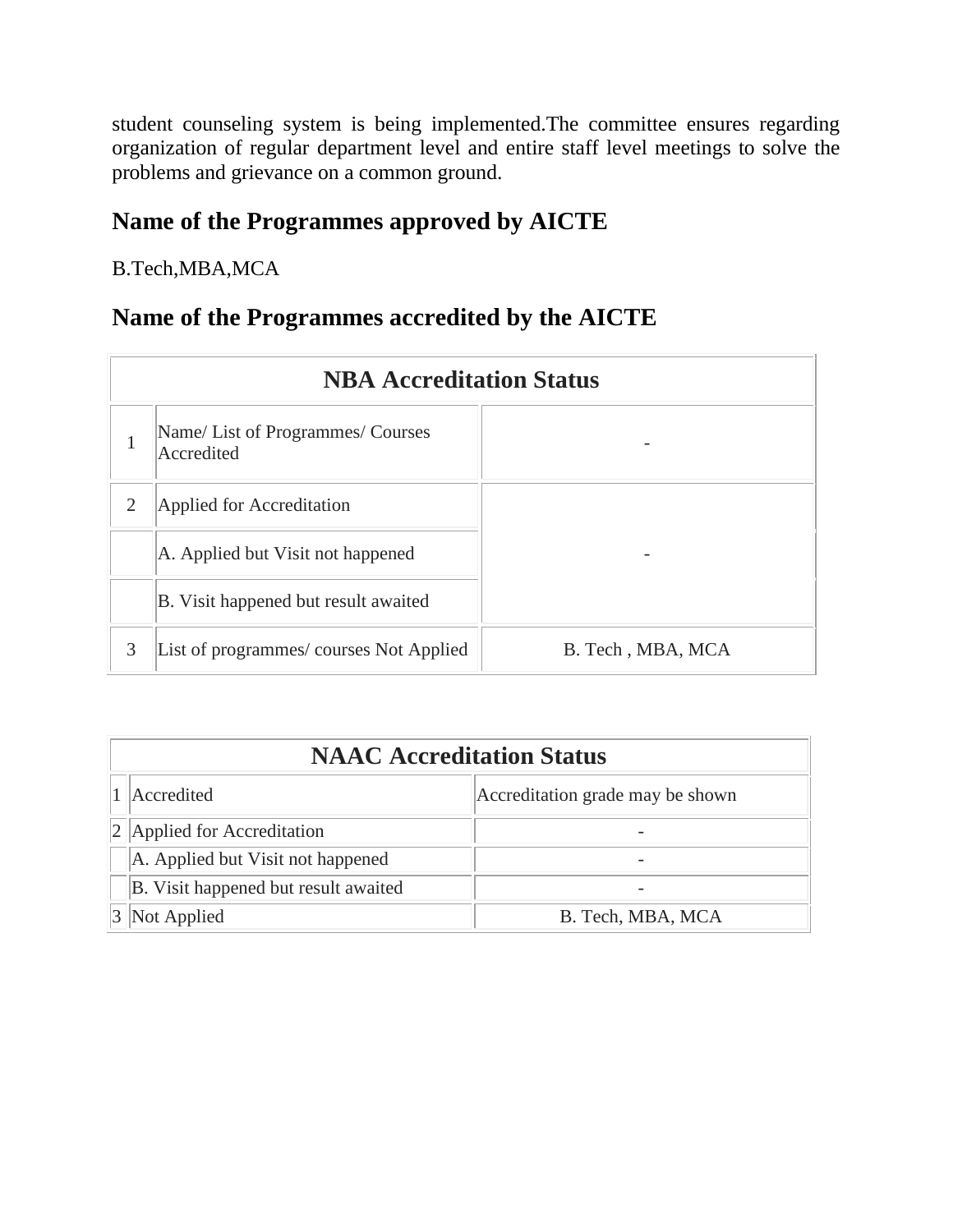#### **FOR EACH COURSE THE FOLLOWING DETAIL ARE TO BE GIVEN:**

| Name                                            | Number<br>of seats | <b>Duration</b><br>in years | Cut off<br>marks/rank<br>$\alpha$ f<br>admission<br>during the<br>last three<br>years | Fee (as<br>approved by<br>the state<br>government) | Placement<br><b>Facilities</b>               | Campus placement in last three years with<br>minimum salary , maximum salary and<br>average salary |
|-------------------------------------------------|--------------------|-----------------------------|---------------------------------------------------------------------------------------|----------------------------------------------------|----------------------------------------------|----------------------------------------------------------------------------------------------------|
| B. Tech<br>Civil<br>Engineering                 | 60                 | $\overline{4}$              | 50%                                                                                   | 80750                                              | Training &<br>Placement<br>Cell<br>Available | 180000(Minimum) & 540000 (Maximum)                                                                 |
| B. Tech<br>Computer<br>Science &<br>Engineering | 60                 | $\overline{4}$              | 50%                                                                                   | 80750                                              | Training &<br>Placement<br>Cell<br>Available | 180000(Minimum) & 720000 (Maximum)                                                                 |
| B. Tech<br>Mechanical<br>Engineering            | 60                 | $\overline{4}$              | 50%                                                                                   | 80750                                              | Training &<br>Placement<br>Cell<br>Available | 160000(Minimum) & 624000 (Maximum)                                                                 |
| B. Tech<br>Electrical<br>Engineering            | 30                 | 4                           | 50%                                                                                   | 80750                                              | Training &<br>Placement<br>Cell<br>Available | 180000(Minimum) & 480000 (Maximum)                                                                 |
| <b>MBA</b>                                      | 60                 | $\overline{2}$              | 50%                                                                                   | 80750                                              | Training &<br>Placement<br>Cell<br>Available | 180000(Minimum) & 720000 (Maximum)                                                                 |
| <b>MCA</b>                                      | 60                 | 2                           | 50%                                                                                   | 80750                                              | Training &<br>Placement<br>Cell<br>Available | 180000(Minimum) & 680000 (Maximum)                                                                 |

Placement establishment cell is headed by Mr. Rakesh Goel .The Placement Coordinator is Mr. Vipin Thakur.

**Name and duration of programme(s) having affiliation/collaboration with foreign university(s) and being run in the same campus along with status of AICTE approval.If there is foreign collaboration,give the following details. -----N.A**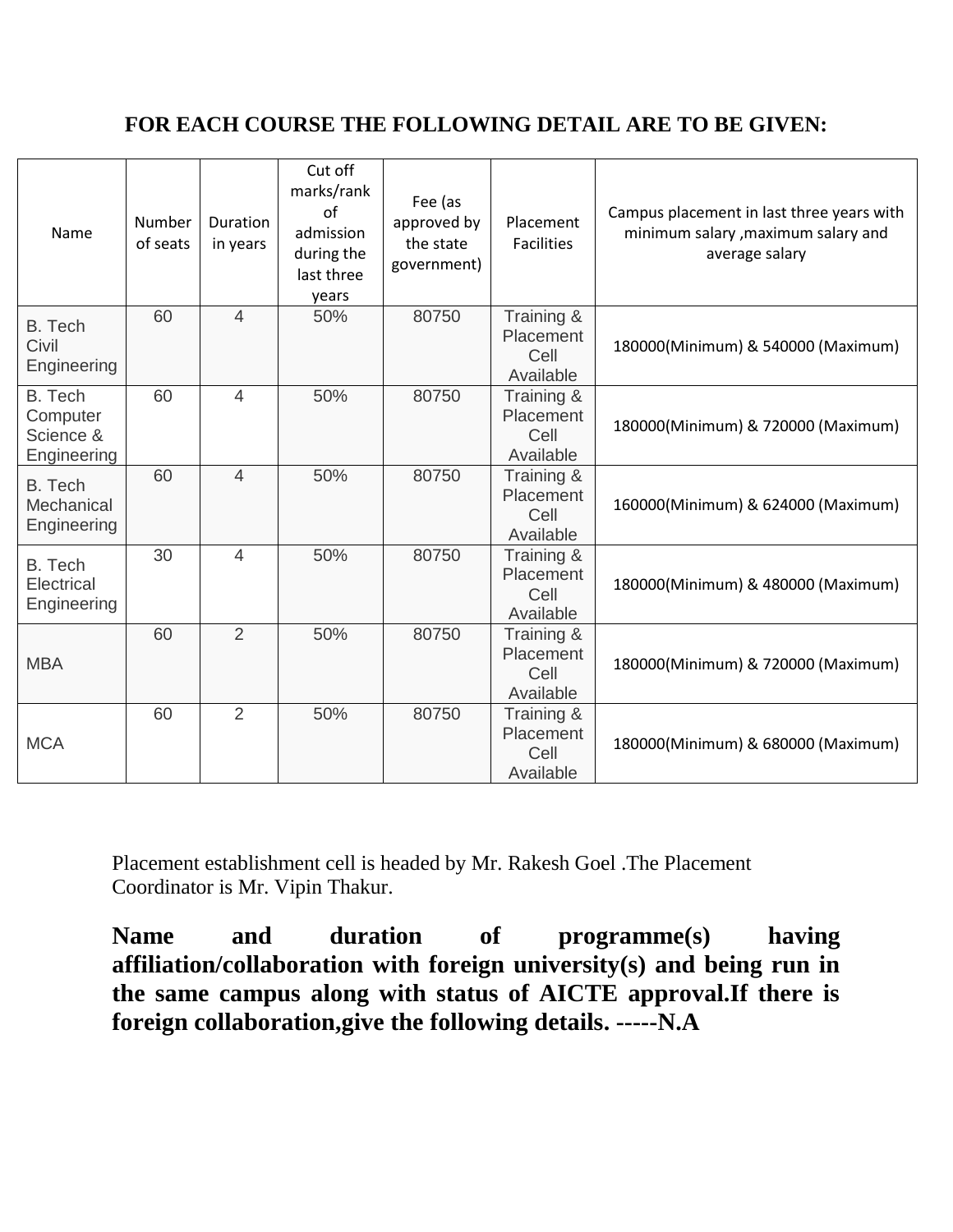# **FACULTY DETAILS**

# **B.Tech**

Permanent Faculty-:47

Adjunct Faculty:-0

# **MBA**

Permanent Faculty-:06

Adjunct Faculty:-0

# **MCA**

Permanent Faculty-:06

Adjunct Faculty:-0

Student Ratio: 1:20

# **Profile of Principal**

Name: Dr. Rakesh Kumar

Date of Birth: 07/08/1977

Education Qualifications

Ph.D (In Mechanical), M. Tech, B. Tech, Diploma

#### **Work Experience**

- Teaching: 21 Years
- Research:-5 Years
- Area of Specialization: Manufacturing Engineering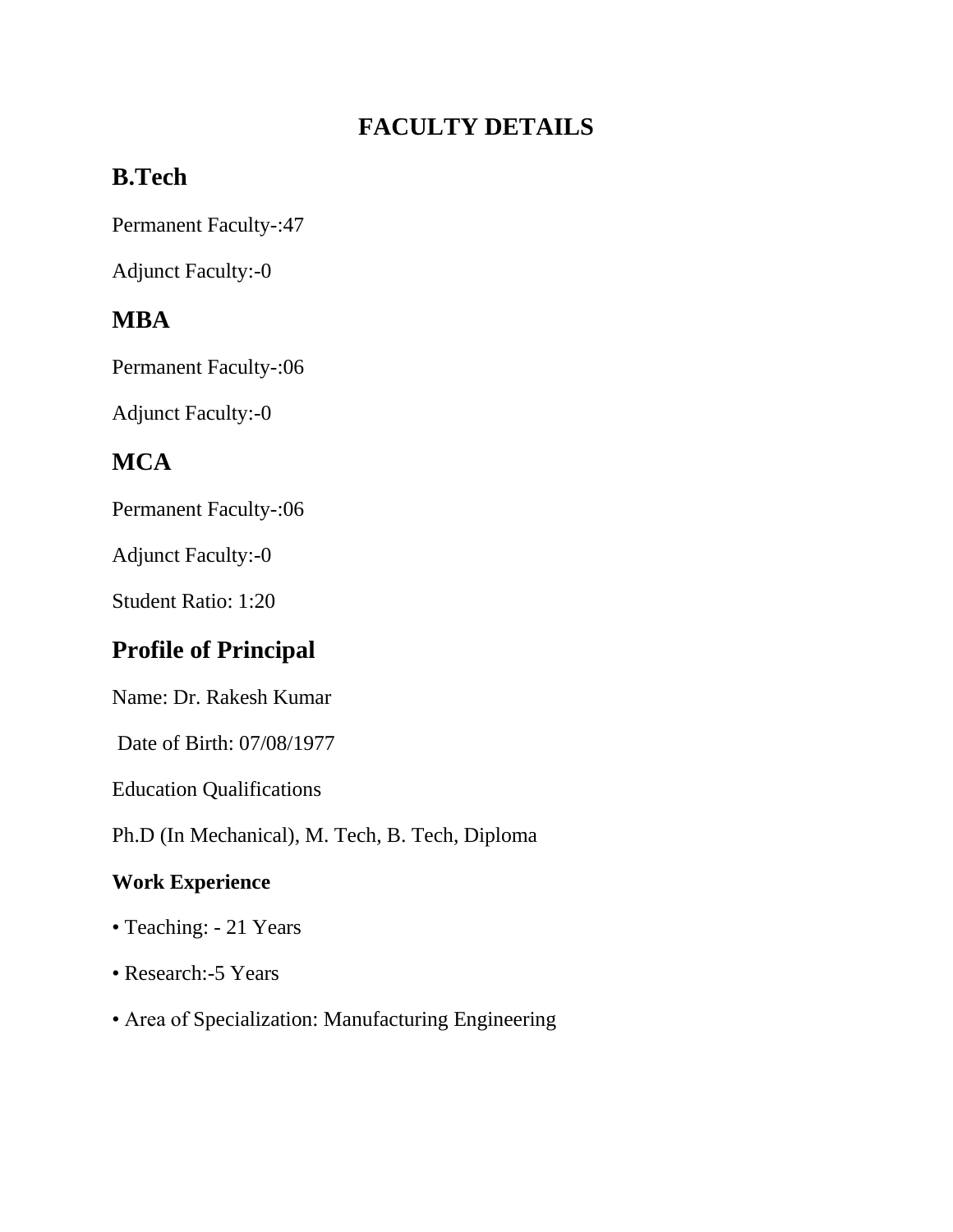#### **• Courses taught at**

Diploma Level: - Mechanical Engineering

Under Graduate: B. Tech Mechanical Engineering

Post Graduate: - M. Tech Mechanical Engineering

- Research guidance Students: 10 Students in M. Tech
- **No. of papers published in**

National:-8

International Journals:-9

Conferences:-4

- Master (M. Tech -Completed)
- Ph.D. (Completed)

#### **FEE**

| Course            | Fee, as<br>approved<br>by State<br>Fee<br>Committee,<br>for the<br>Institution | Time<br>schedule for<br>payment of<br>Fee for the<br>entire<br>Programme | No. of Fee<br>waivers<br>granted with<br>amount and<br>name of<br>students | Number of scholarship<br>offered by the Institution,<br>duration and amount | Criteria for Fee<br>waivers/scholarship | Estimated<br>cost of<br>Boarding and<br>Lodging in<br>Hostels |
|-------------------|--------------------------------------------------------------------------------|--------------------------------------------------------------------------|----------------------------------------------------------------------------|-----------------------------------------------------------------------------|-----------------------------------------|---------------------------------------------------------------|
| <b>B.</b><br>Tech | Rs. 80750/-                                                                    |                                                                          |                                                                            |                                                                             |                                         | 35000/- per<br>semester                                       |
| <b>MBA</b>        | Rs. 80750/-                                                                    | At the start<br>of Semester                                              | As per<br>University                                                       | http://lgc.edu.in/Scholarship-<br>scheme.aspx                               | As per University<br><b>Norms</b>       | 35000/- per<br>semester                                       |
| <b>MCA</b>        | Rs. 80750/-                                                                    |                                                                          | <b>Norms</b>                                                               |                                                                             |                                         | 35000/- per<br>semester                                       |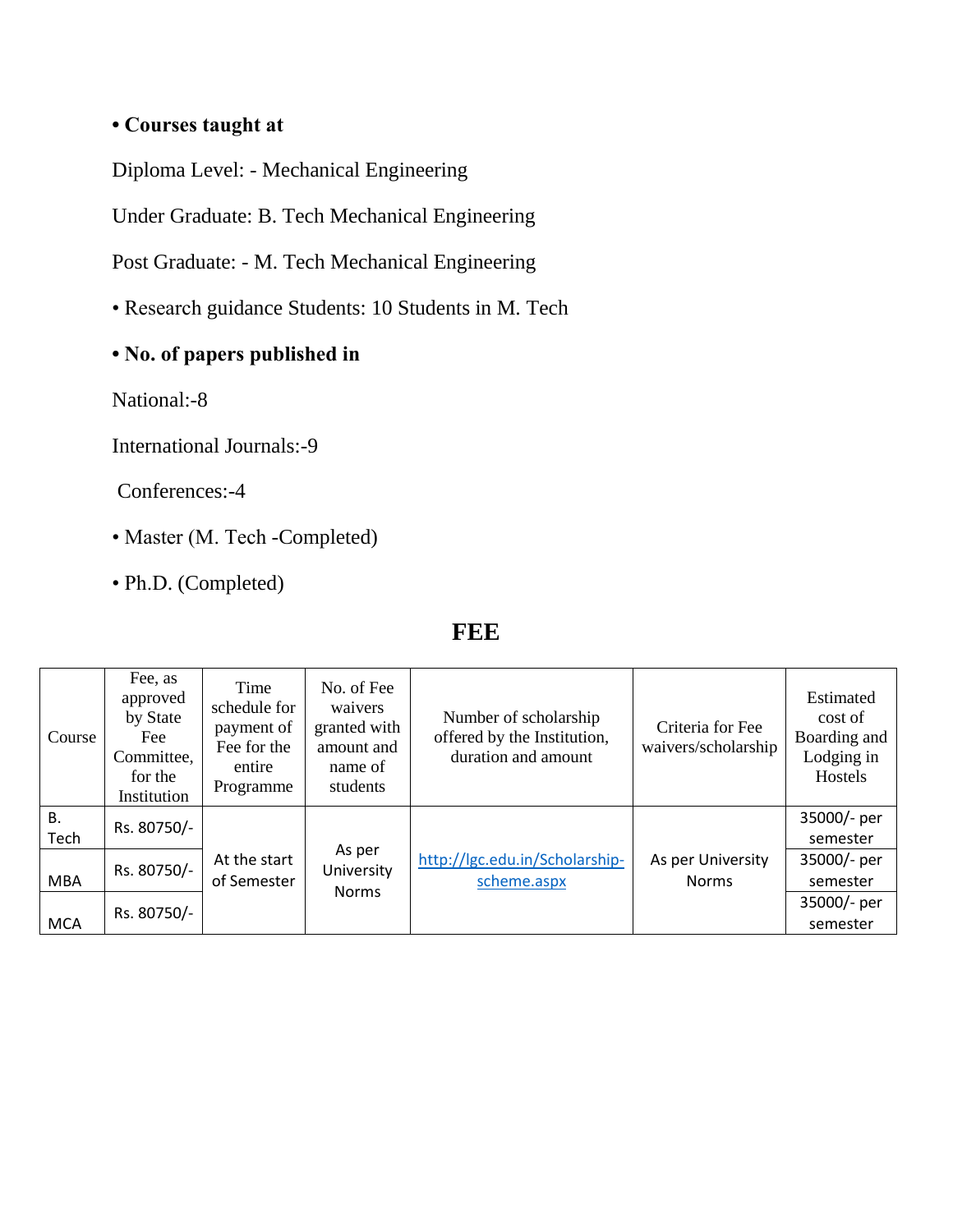## **ADMISSION**

#### **Number of seats sanctioned with the year of approval**

- Year of Approval 2021-22
- B. Tech Civil Engineering: 60 Seats
- B. Tech Computer Science & Engineering: 60 Seats
- B. Tech Mechanical Engineering: 60 Seats
- B. Tech Electrical Engineering: 30 Seats
- MBA: 60 Seats
- MCA: 60 Seats

### **Number of Students admitted under various categories each year in the last three years**

- General Students: 380
- SC/ST Students: 490
- OBC Students: 87

### **Number of applications received during last two years for admission under Management Quota and number admitted**

- Applications Received: 97
- Admitted: 64

#### **Admission Procedure**

• As per University Norms

#### **Calendar for admission against Management/vacant seats**

• As per University Norms

## **Criteria and Weightages for Admission**

• As per University Norms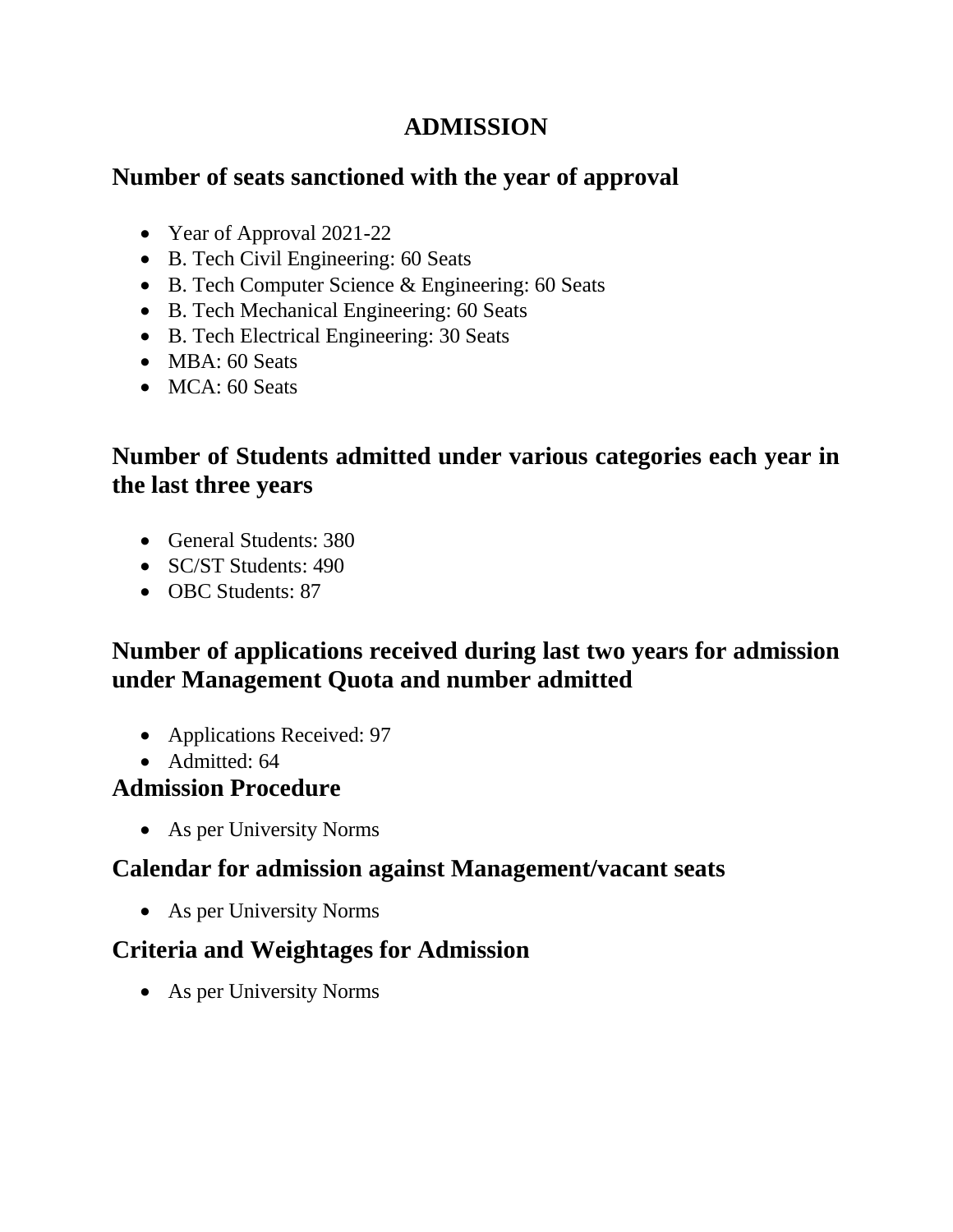#### **INFORMATION OF INFRASTRUCTURE AND OTHER RESOURCES AVAILABLE**

| Number of Class Rooms and size of each                                | 17 Class Rooms (Minimum 66 sq.m)<br>each)  |
|-----------------------------------------------------------------------|--------------------------------------------|
| Number of Tutorial rooms and size of each                             | 6 Tutorial Rooms (Minimum 33 sq.m<br>each) |
| Number of Laboratories and size of each                               | 31 Laboratories (Minimum 66 sq.m<br>each)  |
| Number of Drawing Halls with capacity of each                         | 1 Drawing Room (139 sq.m)                  |
| Number of Computer Centres with capacity of each                      | 1 Computer Center (173 sq.m)               |
| Central Examination Facility, Number of rooms and capacity<br>of each | 17 Class Rooms (Minimum 66 sq.m)<br>each)  |
| Online examination facility (Number of Nodes, Internet                |                                            |
| bandwidth, etc.)                                                      | 200 Nodes, 48 Mbps                         |
| Barrier Free Built Environment for disabled and elderly               |                                            |
| persons                                                               | Yes                                        |
| <b>Occupancy Certificate</b>                                          | Yes                                        |
| Fire and Safety Certificate                                           | Yes                                        |
| <b>Hostel Facilities</b>                                              | Yes                                        |

## **Library**

| Programme  | No. of books | <b>Titles</b> | Journals |
|------------|--------------|---------------|----------|
| Tech       | 9112         | 1511          |          |
| <b>MBA</b> | 2541         | 393           |          |
|            | 2552         | 40.           |          |

#### **E- Library facilities**

Delnet Facility Available

#### **National Digital Library (NDL) subscription details**:

User ID: -ludhianagroupofcolleges@gmail.com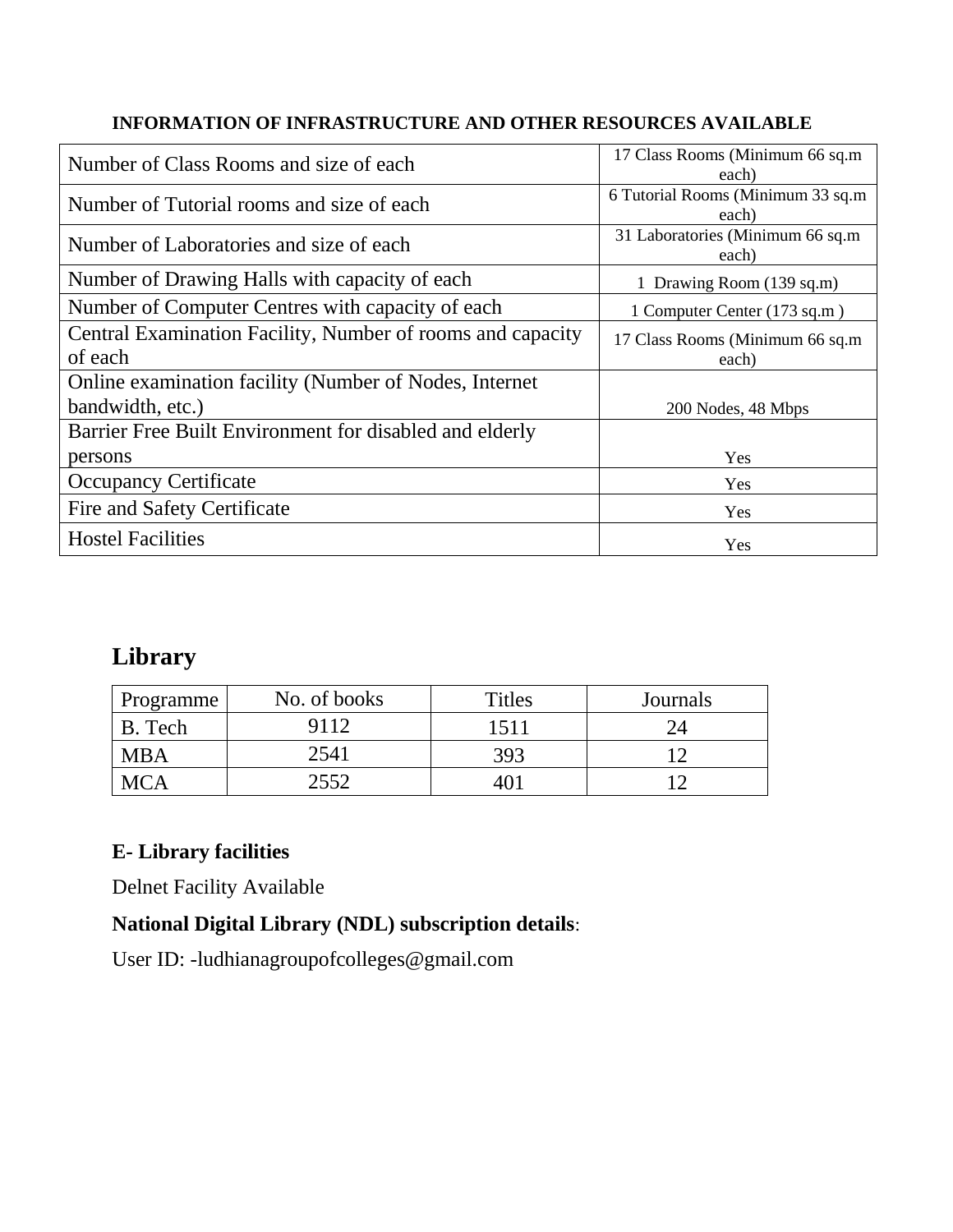# **LABORATORY AND WORKSHOP**

| Programme                                             | <b>Name of the Laboratory</b>                      | <b>Lab / Major Equipments</b>                                                                                                   |
|-------------------------------------------------------|----------------------------------------------------|---------------------------------------------------------------------------------------------------------------------------------|
| <b>ENGINEERING</b><br><b>AND</b><br><b>TECHNOLOGY</b> | <b>ANALOG DEVICES &amp;</b><br><b>CIRCUITS LAB</b> | P-N JUNCTION DIODE CHARACTERISTICS<br>KIT, ZENOR DIODE CHARACTERISTICS KIT,<br><b>TRANSISTOR CHARACTERISTICS</b>                |
| <b>ENGINEERING</b><br><b>AND</b><br><b>TECHNOLOGY</b> | <b>ANALOG ELECTRONICS</b>                          | CLASS A,B,C,AB AMPLIFIERS,PUSH-PULL<br>AND COMPLEMENTARY PUSH-PULL<br>KIT, TRANSISTOR SERIES VOLTAGE REGULA                     |
| <b>ENGINEERING</b><br><b>AND</b><br><b>TECHNOLOGY</b> | <b>APPLIED</b><br><b>THERMODYNAMICS</b>            | Petrol engine, Diesel Engine, Boiler cut sections,<br><b>Morse Test</b>                                                         |
| <b>ENGINEERING</b><br><b>AND</b><br><b>TECHNOLOGY</b> | <b>AUTOMOBILE ENGINEERING</b><br>LAB               | <b>GEAR BOX ASSY., SINGLE PLATE</b><br>CLUTCH, STEERING MECHANISM, ENGINE<br><b>MODEL</b>                                       |
| <b>ENGINEERING</b><br><b>AND</b><br><b>TECHNOLOGY</b> | <b>BEEE</b>                                        | AC to DC convertor, 3 phase induction motter, 3<br>phase denerator throw s.p,transistorcharacrstics kit                         |
| <b>ENGINEERING</b><br><b>AND</b><br><b>TECHNOLOGY</b> | <b>CHEMISTRY</b>                                   | <b>GLASS DISTILLATION, DIGITAL</b><br>BALANCE, DIG. CONDUCTIMETER,<br>DESSICATOR, MUFFLE FURNACE, SS<br><b>OVEN, WEIGHT BOX</b> |
| <b>ENGINEERING</b><br><b>AND</b><br><b>TECHNOLOGY</b> | <b>COMPUTER GRAHICS</b>                            | COMPUTER SYSTEM, PRINTER, UPS, C++, CAD                                                                                         |
| <b>ENGINEERING</b><br><b>AND</b><br><b>TECHNOLOGY</b> | <b>COMPUTER NETWORKS LAB</b>                       | UTP, COAXIAL, FIBER OPTICS CABLES &<br>CONNECTORS, CRIMPING TOOL, CUTTER,<br>HUB, ROUTER & SWITCH                               |
| <b>ENGINEERING</b><br><b>AND</b><br><b>TECHNOLOGY</b> | <b>CONCRETE TESTING LAB</b>                        | SLUMP TEST APPARATUS, CUBE<br>MOULDS, FLAKINESS INDEN, VICAT<br>APPARATUS, COMPRESSION TEST M/C, VEE-<br>BEE TEST,              |
| <b>ENGINEERING</b><br>AND<br><b>TECHNOLOGY</b>        | <b>CONTROL SYSTEMS LAB</b>                         | POTENTIOMETER AS AN ERROR DETECTOR<br>KIT, TRANSISTOR RECEIVER SYNCHROS<br>SET, AC POTENTIAL SERVO SYSTEM, DC                   |
| <b>ENGINEERING</b><br><b>AND</b><br><b>TECHNOLOGY</b> | <b>DATA STRUCTURE AND</b><br><b>ALGORITHMS LAB</b> | COMPUTER SYSTEM, PRINTER, UPS, C++                                                                                              |
| <b>ENGINEERING</b><br><b>AND</b><br><b>TECHNOLOGY</b> | <b>DBMS LAB</b>                                    | COMPUTER SYSTEM, PRINTER, UPS, ORACLE<br>81                                                                                     |
| <b>ENGINEERING</b><br><b>AND</b><br><b>TECHNOLOGY</b> | DIGITAL COMMUNICATION<br>LAB                       | TDM SYSTEM KIT, PCM AND<br>DEMODULATION SYSTEM KIT, DELTA<br>MODULATION AND DEMODULATION<br>KIT, KIT FOR PULSE D                |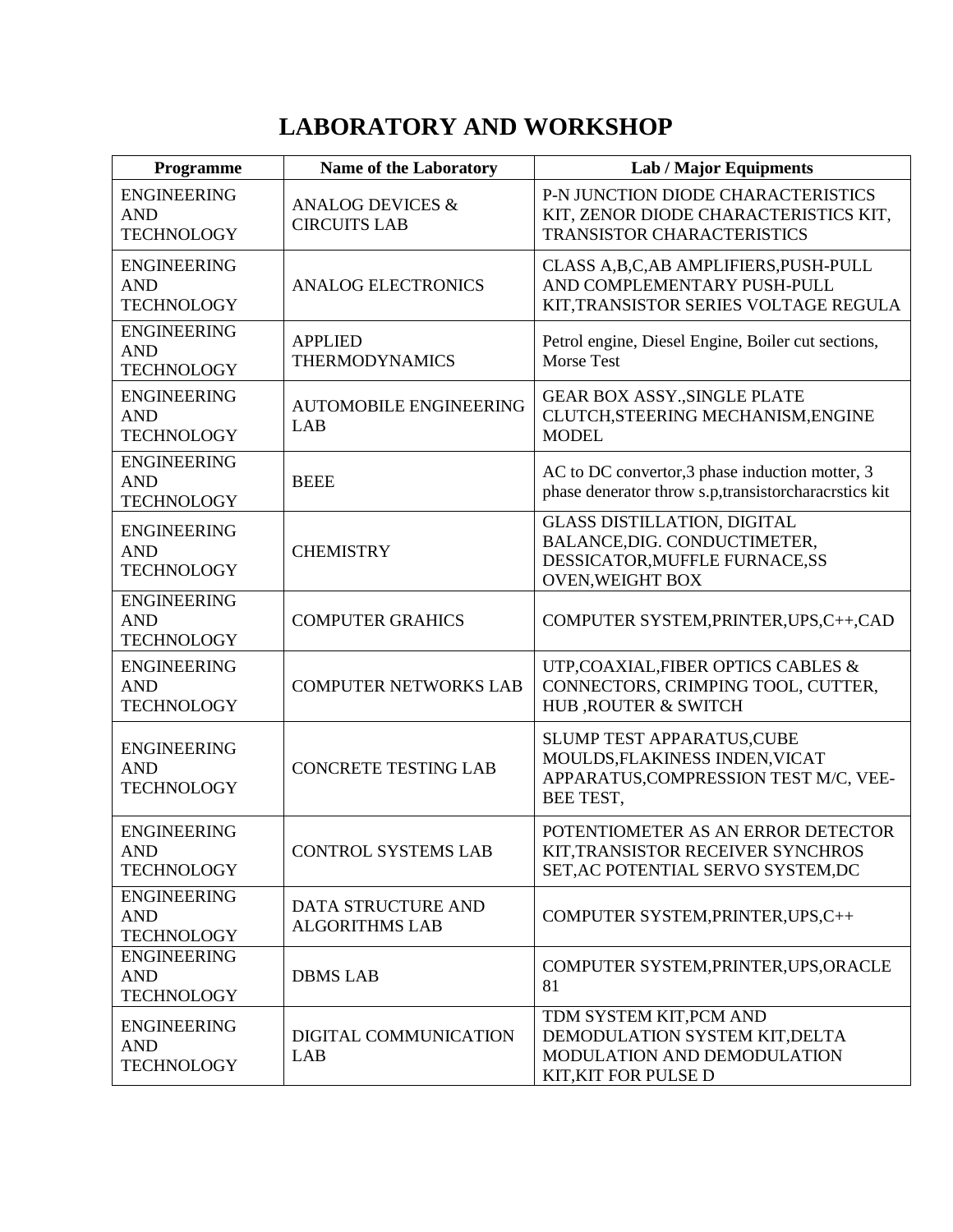| <b>ENGINEERING</b><br><b>AND</b><br><b>TECHNOLOGY</b> | <b>DIGITAL ELECTRONICS</b>                            | FLIP FLOPS, LOGIC GATE KIT, ADDER &<br><b>SUBTRACTOR ETC.</b>                                                               |
|-------------------------------------------------------|-------------------------------------------------------|-----------------------------------------------------------------------------------------------------------------------------|
| <b>ENGINEERING</b><br><b>AND</b><br><b>TECHNOLOGY</b> | <b>DIGITAL SIGNAL</b><br><b>PROCESSING</b>            | <b>MAT LAB SOFTWARE</b>                                                                                                     |
| <b>ENGINEERING</b><br><b>AND</b><br><b>TECHNOLOGY</b> | <b>ELECTRICAL MACHINES</b><br>LAB                     | PANEL TO PERFORMLOAD TEST ON 3<br>PHASE INDUCTION MOTOR ,CONTROL<br>PANEL TO PERFORM NO LOAD AND<br><b>BLOCKED,S</b>        |
| <b>ENGINEERING</b><br><b>AND</b><br><b>TECHNOLOGY</b> | <b>ENVIRONMENTAL</b><br><b>ENGINEERING LAB</b>        | B.O.B. INCUBATOR, C.O.D DIGENTION<br>APPARATUS, LABORATORY ONEN, PH<br><b>METER</b>                                         |
| <b>ENGINEERING</b><br><b>AND</b><br><b>TECHNOLOGY</b> | F.M. LAB                                              | WIND TUNNEL, BROAD CRESTED WIER<br>APPARATUS, BERNOULLITHEOREM<br>APPARATUS, FRICTION LOSSES<br><b>MEASUREMENT APPA</b>     |
| <b>ENGINEERING</b><br><b>AND</b><br><b>TECHNOLOGY</b> | <b>FLUID MACHINERY</b>                                | PELTON WHEELS TURBINE, FRANCIS<br>TURBINE, KAPLAN TURBINE                                                                   |
| <b>ENGINEERING</b><br><b>AND</b><br><b>TECHNOLOGY</b> | <b>GEOTECHNICAL LAB</b>                               | FIELD DENSITY APPRT., PLASTIC LIMIT<br>TEST, FIELD DENSITY APPARATUS, SIEVE<br>SHAKE, LIQUID LIMIT TEST, SAND               |
| <b>MCA</b>                                            | <b>HARDWARE LAB</b>                                   | COMPUTERS PERIPHERALS, PRINTER, UPS                                                                                         |
| <b>ENGINEERING</b><br><b>AND</b><br><b>TECHNOLOGY</b> | <b>HEAT TRANSFOR LAB</b>                              | PIN AND FIN APP., FLUIDISED BED, STEFEN<br><b>BOLTZMAN APP., FREE AND FORCE</b><br>CONVACTION APP., FILM AND DROP CO        |
| <b>ENGINEERING</b><br><b>AND</b><br><b>TECHNOLOGY</b> | <b>IAR LAB</b>                                        | ASSY. OF HYDROLIC CIRCUTS, AIR<br>COMPRESSOR, WORKING MODEL ROBOT<br><b>END EFFECTERS</b>                                   |
| <b>ENGINEERING</b><br><b>AND</b><br><b>TECHNOLOGY</b> | <b>LANGUAGE LAB</b>                                   | COMPUTER SYSTEMS, DONGLE KEYS, DLL<br>SOFTWARE, HEADPHONES, NERTWORK<br>SWITCHES, PRINTERS, LCD PROJECTOR                   |
| <b>ENGINEERING</b><br><b>AND</b><br><b>TECHNOLOGY</b> | <b>LINEAR INTEGRATED</b><br><b>CIRCUITS LAB</b>       | DIFFERENTIAL AMPLIFIER CIRCUITS, OP-<br>AMP INVERTING AND NON-INVERTING<br>AMPLIFIER KITS, FREQUENCY RESPONSE               |
| <b>ENGINEERING</b><br><b>AND</b><br><b>TECHNOLOGY</b> | <b>MAT LAB</b>                                        | COMPUTER SYSTEMS, MAT LAB                                                                                                   |
| <b>ENGINEERING</b><br><b>AND</b><br><b>TECHNOLOGY</b> | <b>MATERIAL ENGINEERING</b><br>LAB                    | MICROSCOPE, MUFFLE FURNANCE,<br>DIAMOND POLISHING MACHINE                                                                   |
| <b>ENGINEERING</b><br><b>AND</b><br><b>TECHNOLOGY</b> | <b>MEASUREMENTS AND</b><br><b>INSTRUMENTATION LAB</b> | MAXWELL'S BRIDGE, KELVIN'S<br>BRIDGE, SCHERING BRIDGE, WEIN<br>BRIDGE, WHEATSTONE BRIDGE, CRO, LCR-Q<br><b>METER, ANDER</b> |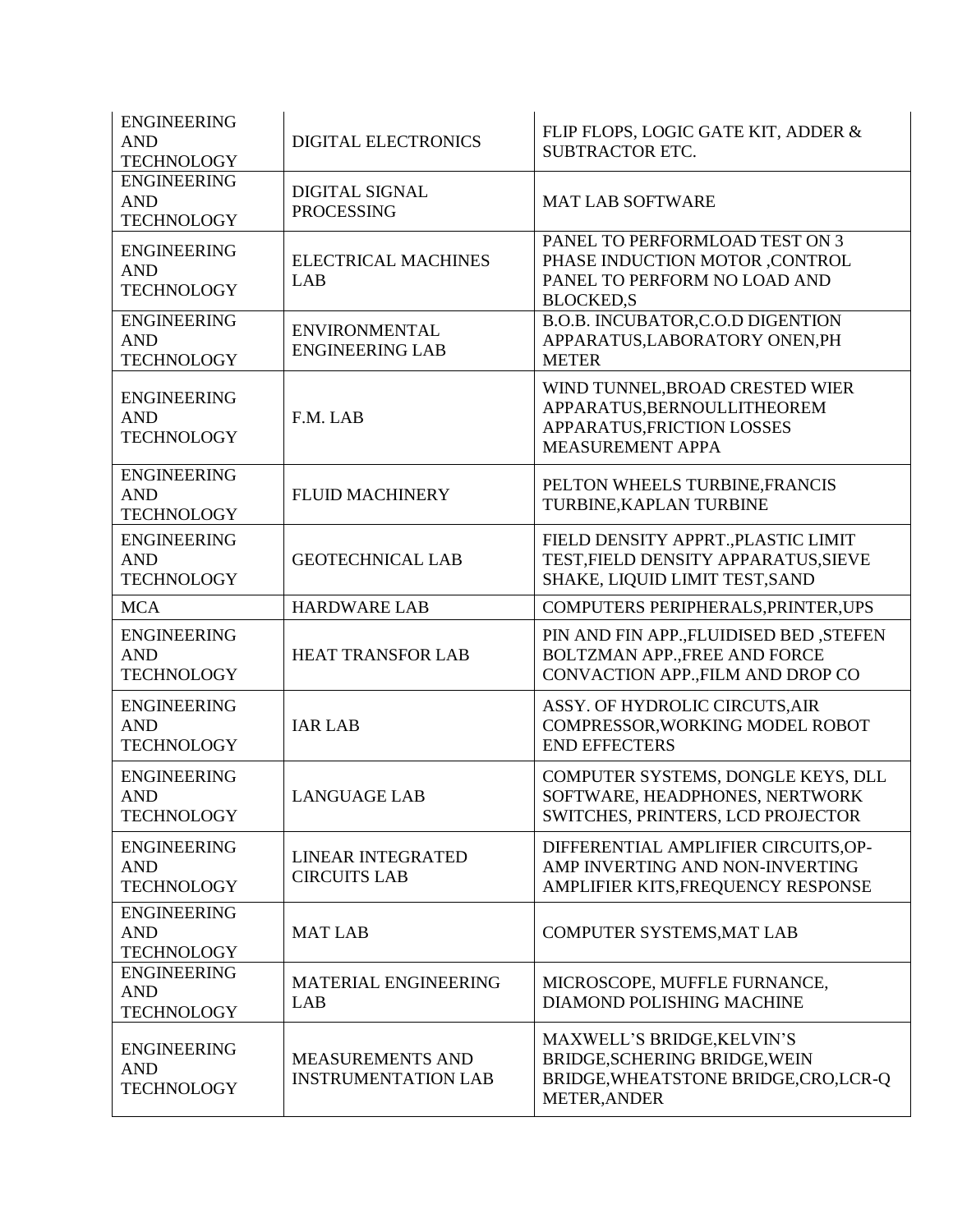| <b>ENGINEERING</b><br><b>AND</b><br><b>TECHNOLOGY</b> | MICROCONTROLLER & PLC<br>LAB                                    | 8051/8031 MICRO CONTR KITS, FLASHING<br>LED CONNECTED TO PORT OF<br>MICROCONTROLLER, ZELIO SOFTWARE                         |
|-------------------------------------------------------|-----------------------------------------------------------------|-----------------------------------------------------------------------------------------------------------------------------|
| <b>MCA</b>                                            | <b>MICROPROCESSOR LAB</b>                                       | COMPUTER SYSTEM, PRINTER, UPS, 8085/8086<br>MICROPROCESSOR KITS                                                             |
| <b>ENGINEERING</b><br><b>AND</b><br><b>TECHNOLOGY</b> | MICROWAVE ENGG. LAB                                             | MEASUREMENT OF VSWR AND STANDING<br>WAVE RATIO KIT, MEASUREMENT OF<br>DIELECTRIC CONSTANTS<br>KIT, MEASUREMENT              |
| <b>ENGINEERING</b><br><b>AND</b><br><b>TECHNOLOGY</b> | <b>MPLAB</b>                                                    | HARDENESS TEST, TENSILE AND<br>COMPRESSIVE TESTER, PERMEABILITY<br><b>TESTER, SLEEVE</b><br>SHAKER, SPOT, ARC, MIG, GAS WEL |
| <b>ENGINEERING</b><br><b>AND</b><br><b>TECHNOLOGY</b> | <b>OOPS LAB</b>                                                 | COMPUTER SYSTEM, C++                                                                                                        |
| <b>ENGINEERING</b><br><b>AND</b><br><b>TECHNOLOGY</b> | <b>PHYSICS</b>                                                  | INTERFEROMETER, POWER METER, HE-NE<br>LASER,<br>MICROSCOPE,CRO,GALVANOMETER,PHOTO<br>DIODE, ELECTRICAL VIBRATOR             |
| <b>ENGINEERING</b><br><b>AND</b><br><b>TECHNOLOGY</b> | POWER ELECTRONICS LAB                                           | SCR KIT, UJT OSCILLATOR KIT, RECTIFIER<br>KITS, CHOPPER CIRCUIT KIT, SCR SPEED<br>CONTROLLER, MCMURRAY HALF BRI             |
| <b>ENGINEERING</b><br><b>AND</b><br><b>TECHNOLOGY</b> | <b>POWER SYSTEMS-2 LAB</b>                                      | HRC OR OPEN TYPE FUSE, OVER CURRENT<br>STATIC RELAY, THREE SPIKES TO FIND<br>EARTH RESISTANCE, CONTROL PANEL                |
| <b>ENGINEERING</b><br><b>AND</b><br><b>TECHNOLOGY</b> | PROGRAMMING FOR<br>PROBLEM SOLVING LAB                          | <b>COMPUTER</b><br>SYSTEM, PRINTER, UPS, NETWORK SWITCH,<br>WI-FI, SOFTWARES, SCANNER, CABLES,<br><b>SOFTWARE</b>           |
| <b>ENGINEERING</b><br><b>AND</b><br><b>TECHNOLOGY</b> | <b>RACLAB</b>                                                   | DOMESTIC REFRIGERATOR, ELECTROLUX<br>REFIRGERATOR, SIMPLE VAPOUR<br><b>COMPRESSION CYCLE</b>                                |
| <b>MCA</b>                                            | <b>RDBMS I/II</b>                                               | <b>ORACLE 8i</b>                                                                                                            |
| <b>ENGINEERING</b><br><b>AND</b><br><b>TECHNOLOGY</b> | <b>SEMICONDUCTOR DEVICES</b><br><b>&amp; CIRCUIT THEORY LAB</b> | FET CHARACTERISTICS, EMITTER<br>FOLLOWER CIRCUIT, TRANSISTOR<br>CHARACTERISTICS, V-I CHARACTERISTICS<br>OF PN JU            |
| <b>ENGINEERING</b><br><b>AND</b><br><b>TECHNOLOGY</b> | SIGNAL & SYSTEMS LAB                                            | <b>MAT LAB SOFTWARE</b>                                                                                                     |
| <b>ENGINEERING</b><br><b>AND</b><br><b>TECHNOLOGY</b> | SL & LP LAB                                                     | PROLOG SOFTWARE, COMPUTER SYSTEM                                                                                            |
| <b>MCA</b>                                            | SOFTWARE ENGINEERING<br>LAB                                     | <b>COMPUTER</b><br>SYSTEM, PRINTER, UPS, BORLAND TURBO C<br>COMPILER, VISUAL STUDIO, MS VISIO                               |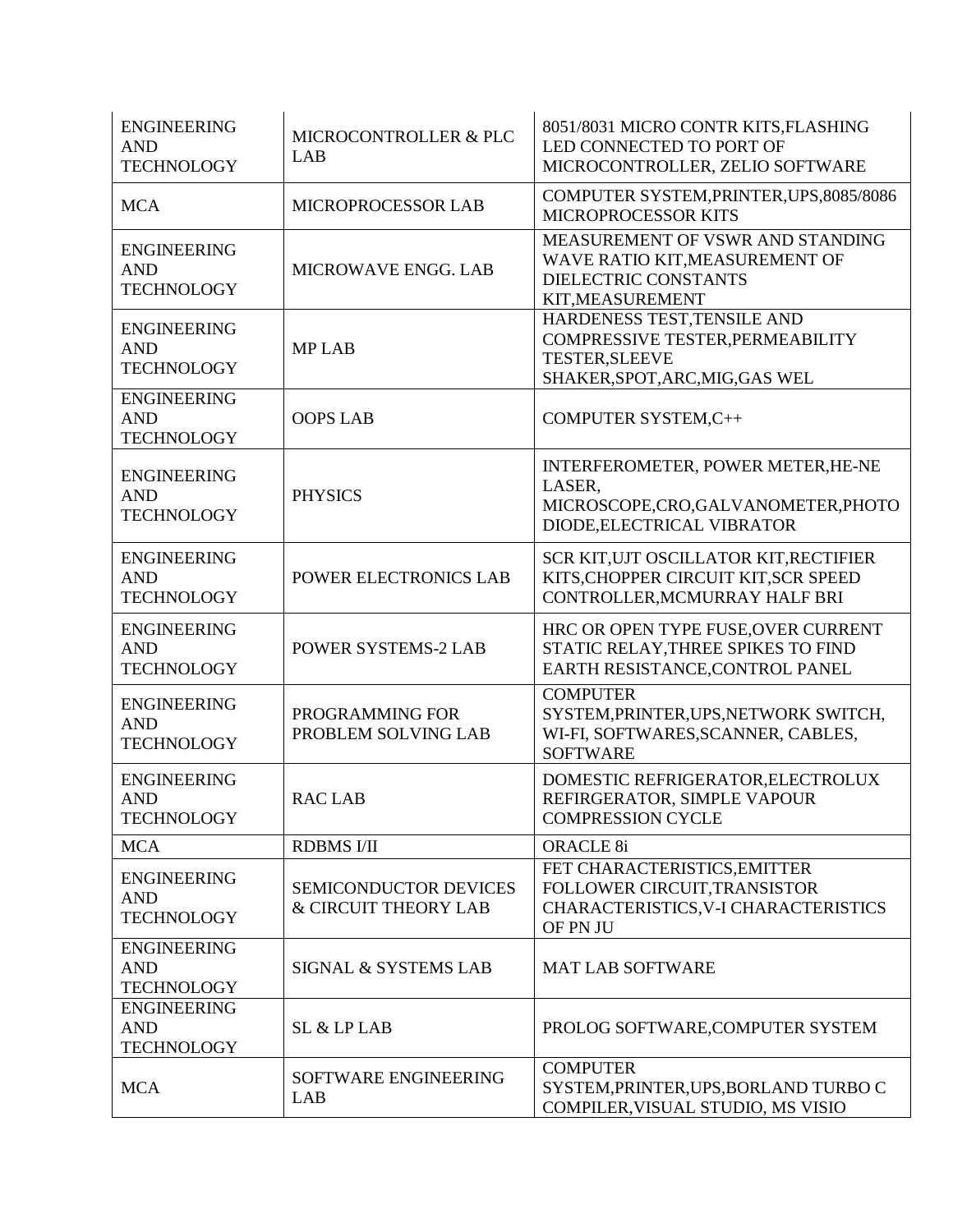| <b>ENGINEERING</b><br><b>AND</b><br><b>TECHNOLOGY</b> | <b>SOM LAB</b>            | UNIVERSAL TESTING MACHINE, HARDNESS<br>TESTER, IMPACT TESTING<br>MACHINE, RELEASE VALVE, TORSION<br><b>TESTING MACHI</b> |
|-------------------------------------------------------|---------------------------|--------------------------------------------------------------------------------------------------------------------------|
| <b>ENGINEERING</b><br><b>AND</b><br><b>TECHNOLOGY</b> | <b>STRUCTURE LAB</b>      | THREE HINGED ARCH, TWO HINGED<br>ARCH, COLUMN BUCKLING APP, PIN<br>JOINTED TRUSS, DEFECTED BEAM<br>APPARATUS, REDU       |
| <b>ENGINEERING</b><br><b>AND</b><br><b>TECHNOLOGY</b> | <b>SURVEY LAB</b>         | CHAIN, THEDOLITE, DUMPY<br>LEVEL, TECHOMETER, COMPASS, PLANE<br><b>TABLE</b>                                             |
| <b>ENGINEERING</b><br><b>AND</b><br><b>TECHNOLOGY</b> | <b>TOM LAB</b>            | UNIVERSAL VIBRATION APP., CAM<br>ANALYSIS APP., WHIRLING OF SHAFT<br>DEMO., STATIC AND DYNAMIC BALANCING<br><b>OPER</b>  |
| <b>ENGINEERING</b><br><b>AND</b><br><b>TECHNOLOGY</b> | <b>TRANSPORTATION LAB</b> | SOFTENING POINT APPRAT., BITUMEN<br>EXTRACTOR, PENSKY MARKER, IMPACT<br>VALUE TESTER, BITUMEN PENET. APPRAT.             |
| <b>ENGINEERING</b><br><b>AND</b><br><b>TECHNOLOGY</b> | <b>WORKSHOPS PRACTICE</b> | LATHE, MILLING, SHAPER, MIG WELDING,<br>GAS WELDING, LEVER SHEARING M/C,<br>BENCH GRINDER, MACROMETER                    |

# **COMPUTING FACILITIES**

| <b>Internet Bandwidth</b>                     | 48 mbps                            |
|-----------------------------------------------|------------------------------------|
|                                               | 225 (i3 processor, 4 gb ram, 500Gb |
| Number and configuration of System            | Harddisk)                          |
| Total number of system connected by LAN       | 195                                |
| Total number of system connected by WAN       | 30                                 |
| Major software packages                       | Available                          |
| Special purpose facilities (Conduct of online |                                    |
| Meetings/Webinars/Workshops, etc.)            | Available                          |
| Facilities for conduct of classes/courses in  |                                    |
| online mode (Theory & Practical)              | Available                          |
| <b>Innovation Cell</b>                        | Yes                                |
| Social Media Cell                             | Yes                                |
| Compliance of the National Academic           |                                    |
| Depository (NAD), applicable to PGCM/         |                                    |
| <b>PGDM</b> Institutions and University       |                                    |
| Departments                                   | Yes                                |

## **LIST OF FACILITIES AVAILABLE**

#### **Games and Sports Facility**

Cricket, Football, Volleyball, Softball, Indoor Games etc.